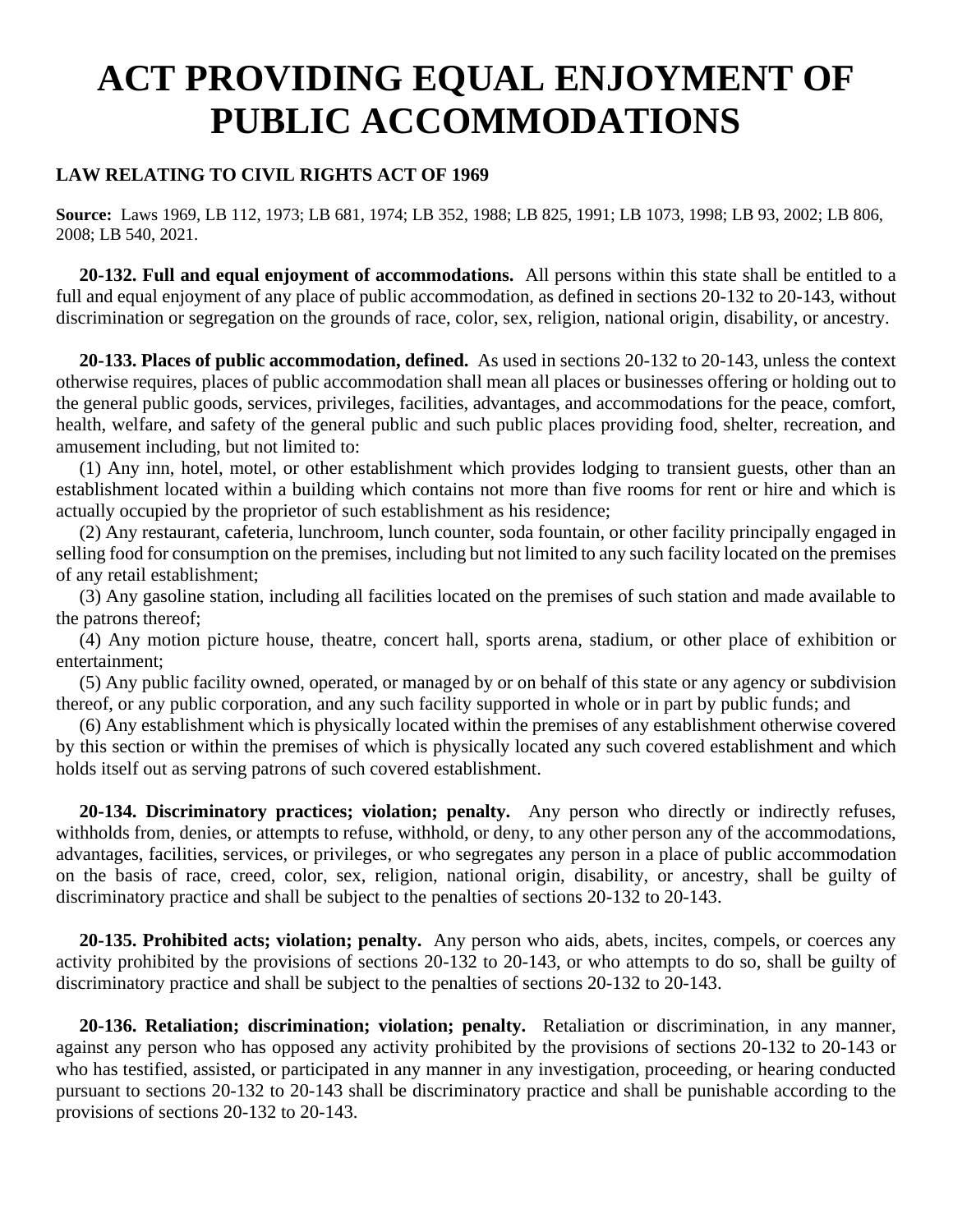**20-137. Religious preference; not violation of discriminatory practice.** Any place of public accommodation owned by or operated on behalf of a religious corporation, association, or society which gives preference in the use of such place to members of the same faith as that of the administering body shall not be guilty of discriminatory practice.

 **20-138. Private club or establishment not open to public; applicability of sections.** The provisions of sections 20-132 to 20-143 shall not apply to a private club or other establishment not in fact open to the public, except to the extent that the facilities of such establishments are made available to the customers or patrons of an establishment within the scope of section 20-133.

 **20-139. Nebraska Fair Housing Act, free speech, and public accommodations law; administered by Equal Opportunity Commission; powers.** The Nebraska Fair Housing Act and sections 20-123, 20-124, and 20-132 to 20-143 shall be administered by the Equal Opportunity Commission, except that the State Fire Marshal shall administer the act and sections as they relate to accessibility standards and specifications set forth in sections 81-5,147 and 81-5,148. The county attorneys are granted the authority to enforce such act and sections 20-123, 20-124, and 20-132 to 20-143 and shall possess the same powers and duties with respect thereto as the commission. If a complaint is filed with the county attorney, the commission shall be notified. Powers granted to and duties imposed upon the commission pursuant to such act and sections shall be in addition to the provisions of the Nebraska Fair Employment Practice Act and shall not be construed to amend or restrict those provisions. In carrying out the Nebraska Fair Housing Act and sections 20-123, 20-124, and 20-132 to 20-143, the commission shall have the power to:

 (1) Seek to eliminate and prevent discrimination in places of public accommodation because of race, color, sex, religion, national origin, familial status as defined in section 20-311, disability as defined in section 20- 308.01 or ancestry;

 (2) Effectuate the purposes of sections 20-132 to 20-143 by conference, conciliation, and persuasion so that persons may be guaranteed their civil rights and goodwill may be fostered;

 (3) Formulate policies to effectuate the purposes of sections 20-132 to 20-143 and make recommendations to agencies and officers of the state or local subdivisions of government in aid of such policies and purposes;

 (4) Adopt and promulgate rules and regulations to carry out the powers granted by the Nebraska Fair Housing Act and sections 20-123, 20-124, and 20-132 to 20-143, subject to the provisions of the Administrative Procedure Act. The commission shall, not later than one hundred eighty days after September 6, 1991, issue draft rules and regulations to implement subsection (3) of section 20-336, which regulations may incorporate regulations of the Department of Housing and Urban Development as applicable;

 (5) Designate one or more members of the commission or a member of the commission staff to conduct investigations of any complaint alleging discrimination because of race, color, sex, religion, national origin, familial status, disability, or ancestry, attempt to resolve such complaint by conference, conciliation, and persuasion, and conduct such conciliation meetings and conferences as are deemed necessary to resolve a particular complaint, which meetings shall be held in the county in which the complaint arose;

(6) Determine that probable cause exists for crediting the allegations of a complaint;

 (7) Determine that a complaint cannot be resolved by conference, conciliation, or persuasion, such determination to be made only at a meeting where a quorum is present;

(8) Dismiss a complaint when it is determined there is not probable cause to credit the allegations;

 (9) Hold hearings, subpoena witnesses and compel their attendance, administer oaths, take the testimony of any person under oath, and in connection therewith require for examination any books or papers relating to any matter under investigation or in question before the commission; and

 (10) Issue publications and the results of studies and research which will tend to promote goodwill and minimize or eliminate discrimination because of race, color, sex, religion, national origin, familial status, disability, or ancestry.

 **20-140. Unlawful discriminatory practice; complaint; file with commission; contents; resolution of complaint; confidential; violation; penalty.** Any person claiming to be aggrieved by an unlawful discriminatory practice may by himself, his agent, or his attorney file with the commission a verified complaint in writing which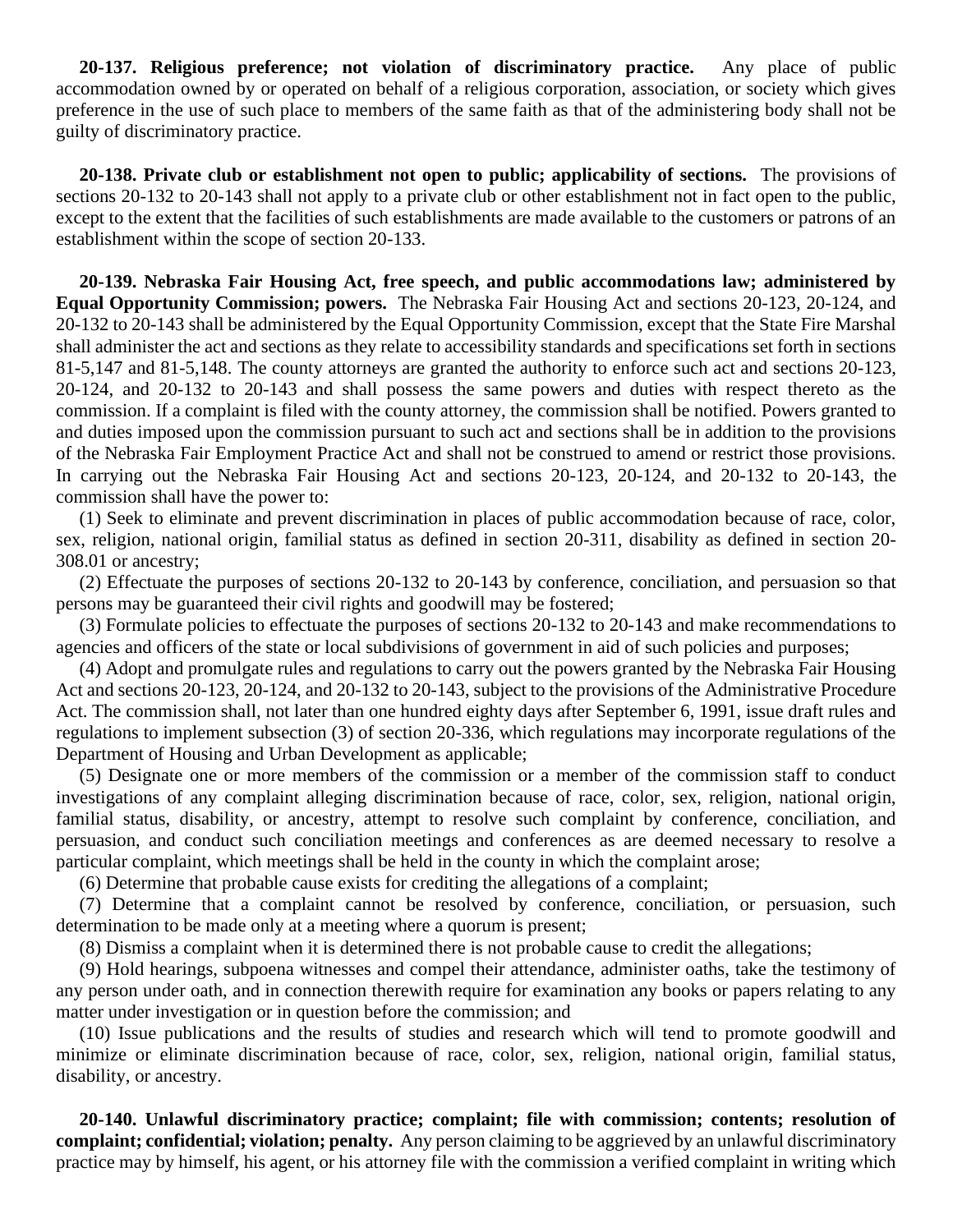shall state the name and address of the person alleged to have committed the unlawful discriminatory practice complained of and which shall set forth the particulars thereof and contain such other information as may be required by the commission. The Attorney General shall, in like manner, make, sign, and file such complaint.

 After the filing of such complaint, the commission shall furnish the person named in the complaint with a copy of the charge and make an investigation of such charge, but such charge shall not be made public by the commission. If the commission determines after such investigation that there is reasonable cause to believe that the charge is true, the commission shall endeavor to eliminate any such alleged unlawful practice by informal methods of conference, conciliation, and persuasion. Nothing said or done during or as a part of such endeavors may be made public by the commission without the written consent of the parties or used as evidence in a subsequent proceeding except as provided in subsection (2) of section 20-141. Any officer or employee of the commission who shall make public in any manner whatever any information in violation of this subsection shall be guilty of a misdemeanor and upon conviction thereof shall be fined not more than one hundred dollars or imprisoned not more than thirty days.

### **20-141. Failure to eliminate unlawful practice by conference, conciliation, and persuasion; written notice; hearing; procedure.**

(1) In case of failure to eliminate any unlawful practice by informal methods of conference, conciliation, and persuasion, the commission shall cause to be issued and served in the name of the commission a written notice, together with a copy of the complaint, requiring the person named in the complaint, hereinafter referred to as respondent, to answer the charges of the complaint at a public hearing, at a time and place to be specified in the notice. The place of the hearing shall be in the county in which the alleged discrimination occurred.

 (2) The case in support of the complaint shall be presented before the commission by an attorney on the staff of the Attorney General, and the investigator who made the investigation shall not participate in the hearings except as a witness, nor shall he participate in the deliberation of the commission in the case. Evidence concerning endeavors at conciliation may be included.

 (3) The respondent may file a written verified answer to the complaint and appear at the hearing with or without counsel, submit testimony, and compel the appearance of witnesses and records in his behalf. At the discretion of the commission, the complainant may be allowed to intervene and present testimony in person or by counsel. The commission may reasonably and fairly amend any complaint either prior to or during the hearing in accordance with facts developed by the investigation or adduced in evidence at the hearing, and the respondent may amend his answer in the same manner. The testimony taken at the hearing shall be under oath and be transcribed.

 (4) If, upon all the evidence at the hearing, the commission finds that a respondent has engaged in an unlawful discriminatory practice as defined in sections 20-132 to 20-143, the commission shall state its findings of fact and shall issue and cause to be served on the respondent an order requiring the respondent to cease and desist from the unlawful discriminatory practice and to take such affirmative action, including, but not limited to, the extension of full, equal, and unsegregated accommodations, advantages, facilities, and privileges to all persons as in the judgment of the commission will effectuate the purposes of sections 20-132 to 20-143, including a requirement for a report of the manner of compliance.

 (5) If, upon all the evidence, the commission finds that a respondent has not engaged in any unlawful discriminatory practice, the commission shall state its findings of fact and shall issue and cause to be served on the complainant an order dismissing the complaint as to the respondent. A copy of the order shall be delivered in all cases to the Attorney General and such other public officers as the commission deems proper.

 (6) The commission shall establish rules of practice to govern, expedite, and effectuate the procedure set forth in this section and its own actions thereunder. Any complaint filed pursuant to this section must be so filed within ten days after the alleged act of discrimination and the complainant shall give written notice of the filing of the complaint and furnish a copy thereof to the party complained against.

#### **20-142. Appeal; procedure; attorney's fees; failure to appeal; effect.**

(1) Any party to a proceeding before the commission aggrieved by any decision and order of the commission and directly affected thereby may appeal the decision and order, and the appeal shall be in accordance with the Administrative Procedure Act.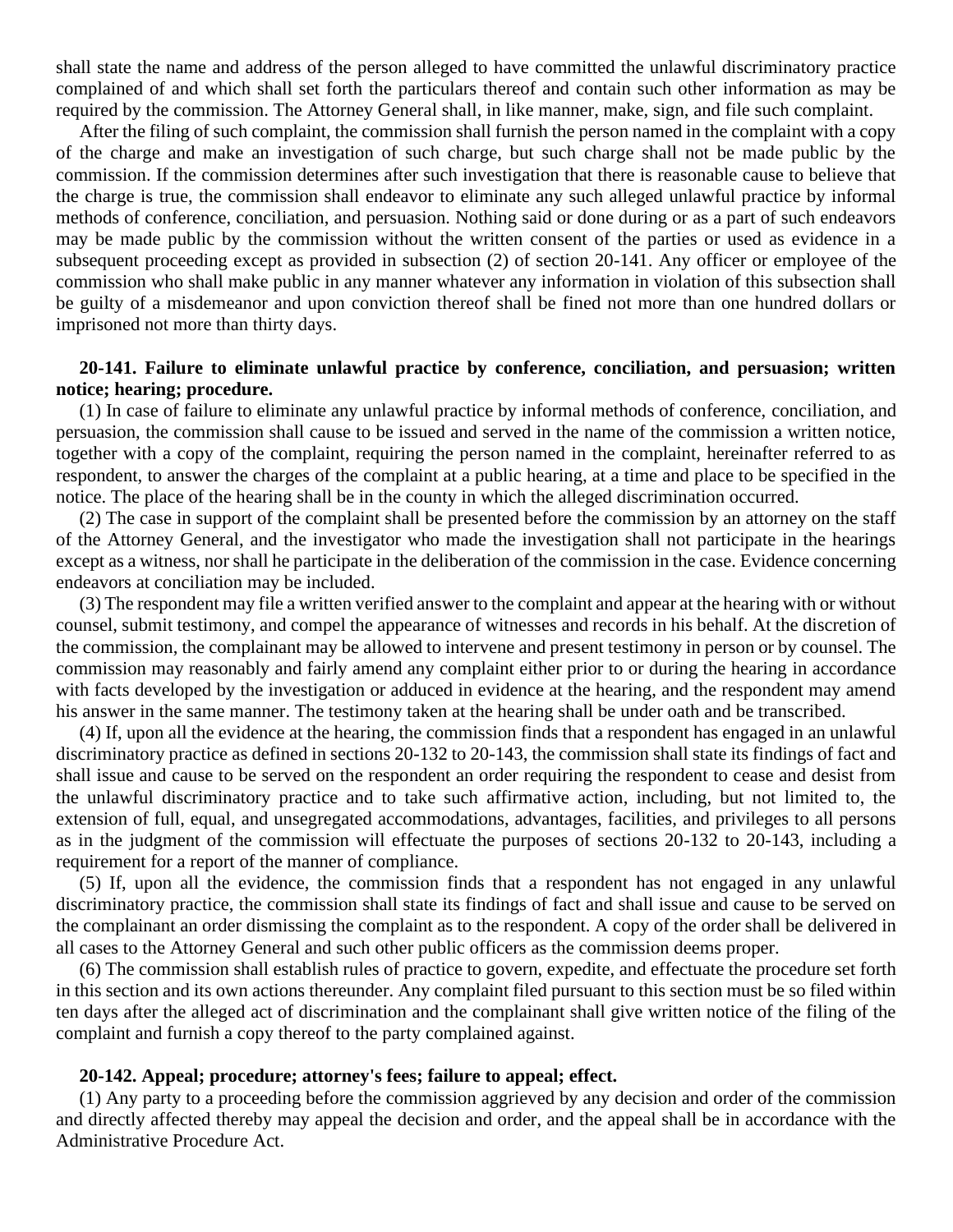(2) In any action or proceeding under sections 20-132 to 20-143, wherein an appeal is lodged in the district court, the court in its discretion may allow the prevailing party reasonable attorney's fees as part of the costs.

 (3) If no proceeding to obtain judicial review is instituted by a respondent within thirty days from the service of an order of the commission, the commission may obtain a decree of the court for the enforcement of such order upon showing that the respondent is subject to the commission's jurisdiction and resides or transacts business within the county in which the petition for enforcement is brought.

 **20-143. Violations; penalty.** Any person or place of public accommodation who or which shall willfully resist, prevent, impede, or interfere with the commission or any of its members or representatives in the performance of duty under sections 20-132 to 20-143, or shall willfully violate an order of the commission shall, upon conviction thereof, be imprisoned in the county jail for not more than thirty days, or be fined not more than one hundred dollars, or be both so fined and imprisoned. Procedure for the review of an order of the commission shall not be deemed to be such willful conduct.

#### **84-917. Contested case; appeal; right to cross-appeal; procedure.**

(1) Any person aggrieved by a final decision in a contested case, whether such decision is affirmative or negative in form, shall be entitled to judicial review under the Administrative Procedure Act. Nothing in this section shall be deemed to prevent resort to other means of review, redress, or relief provided by law.

(2)(a)(i) Proceedings for review shall be instituted by filing a petition in the district court of the county where the action is taken within thirty days after the service of the final decision by the agency. All parties of record shall be made parties to the proceedings for review. If an agency's only role in a contested case is to act as a neutral factfinding body, the agency shall not be a party of record. In all other cases, the agency shall be a party of record. Summons shall be served within thirty days of the filing of the petition in the manner provided for service of a summons in section 25-510.02. If the agency whose decision is appealed from is not a party of record, the petitioner shall serve a copy of the petition and a request for preparation of the official record upon the agency within thirty days of the filing of the petition. The court, in its discretion, may permit other interested persons to intervene. (ii) The filing of a petition for review shall vest in a responding party of record the right to a cross-appeal against any other party of record. A respondent shall serve its cross-appeal within thirty days after being served with the summons and petition for review. (b) A petition for review shall set forth: (i) The name and mailing address of the petitioner; (ii) the name and mailing address of the agency whose action is at issue; (iii) identification of the final decision at issue together with a duplicate copy of the final decision; (iv) identification of the parties in the contested case that led to the final decision; (v) facts to demonstrate proper venue; (vi) the petitioner's reasons for believing that relief should be granted; and (vii) a request for relief, specifying the type and extent of the relief requested.

(3) The filing of the petition or the service of summons upon such agency shall not stay enforcement of a decision. The agency may order a stay. The court may order a stay after notice of the application therefor to such agency and to all parties of record. If the agency has found that its action on an application for stay or other temporary remedies is justified to protect against a substantial threat to the public health, safety, or welfare, the court may not grant relief unless the court finds that: (a) The applicant is likely to prevail when the court finally disposes of the matter; (b) without relief, the applicant will suffer irreparable injuries; (c) the grant of relief to the applicant will not substantially harm other parties to the proceedings; and (d) the threat to the public health, safety, or welfare relied on by the agency is not sufficiently serious to justify the agency's action in the circumstances. The court may require the party requesting such stay to give bond in such amount and conditioned as the court may direct.

(4) Within thirty days after service of the petition or within such further time as the court for good cause shown may allow, the agency shall prepare and transmit to the court a certified copy of the official record of the proceedings had before the agency. Such official record shall include: (a) Notice of all proceedings; (b) any pleadings, motions, requests, preliminary or intermediate rulings and orders, and similar correspondence to or from the agency pertaining to the contested case; (c) the transcribed record of the hearing before the agency, including all exhibits and evidence introduced during such hearing, a statement of matters officially noticed by the agency during the proceeding, and all proffers of proof and objections and rulings thereon; and (d) the final order appealed from. The agency shall charge the petitioner with the reasonable direct cost or require the